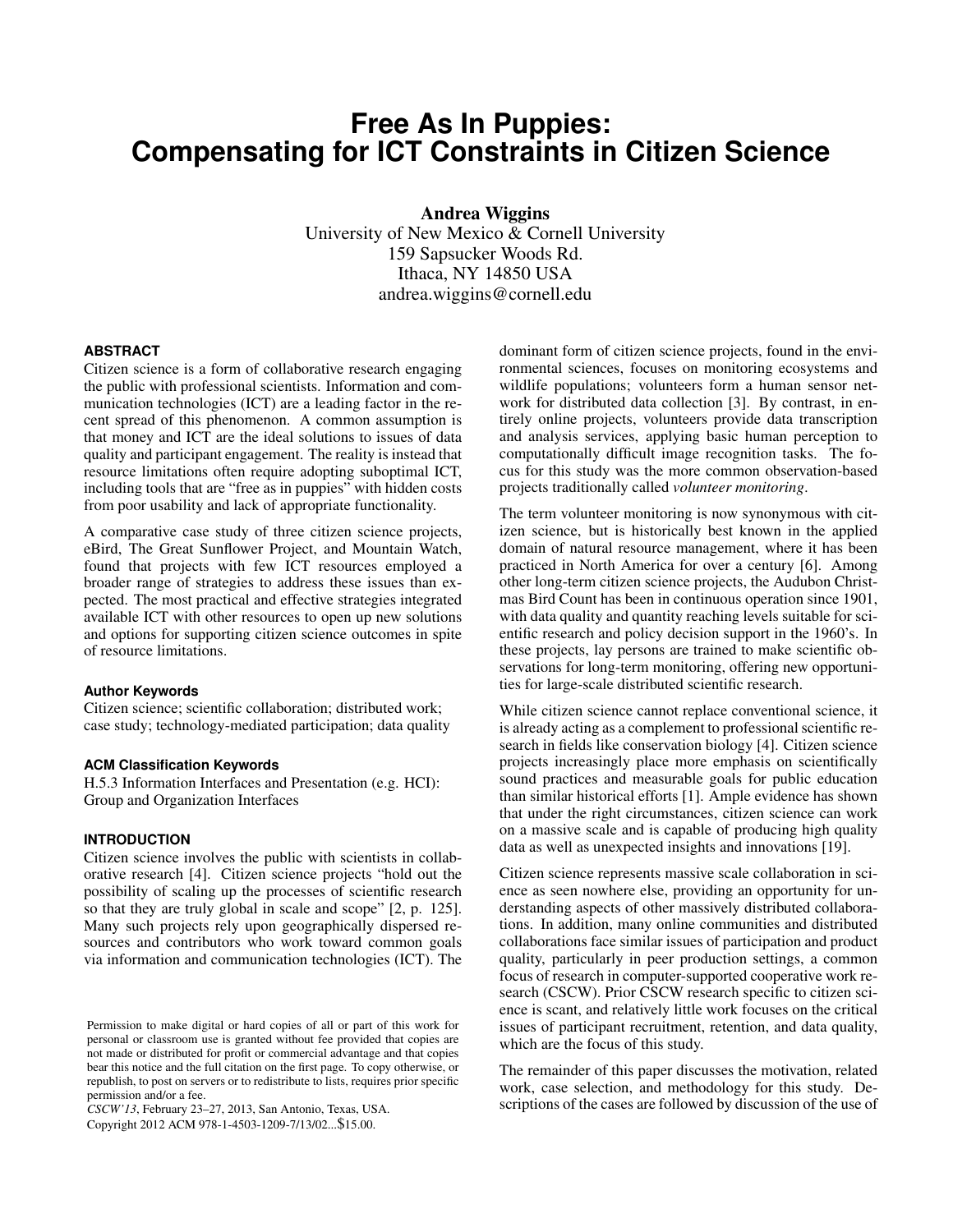ICT to support participation and data quality in observationbased citizen science projects and implications for practice. The conclusion identifies future directions for research related to technology-enabled citizen science.

# **MOTIVATION AND RELATED WORK**

Despite the increasing popularity of citizen science, there are few guides to project design and implementation issues, such as selecting technologies and designing participation tasks to ensure the best possible outcomes for both the research and the participants. With the recent rise of technologyenabled citizen science, traditional citizen sciences practices are rapidly changing. In this context, successful scientific outcomes are dependent on participant recruitment, retention, and data quality, key issues facing citizen science project organizers.

Project organizers need effective mechanisms to support participant recruitment and retention, spurring research on participant motivations [\[15,](#page-10-5) [13\]](#page-10-6). Because the primary justification for a citizen science approach is a matter of fundamental feasibility (i.e., the research cannot be conducted in any other way, due to reliance on human cognitive competencies and/or observation over large geospatial and temporal scales), attracting large numbers of contributions from as many individuals as possible is a central goal for most project organizers.

In large-scale citizen science, the need to produce sound scientific results further conflicts with the usual conditions associated with crowdsourcing, namely that contributors are all but anonymous and their skills and knowledge base are largely unknown [\[8\]](#page-10-7). These challenges are compounded by the voluntary, uncompensated nature of participation: if the technologies, tasks, and goals are unappealing to would-be contributors, they simply choose not to participate. Project organizers' efforts to address these conditions are continually stymied by resource shortages endemic to volunteer work.

Participant characteristics and participation directly impact data quality. Scientists are consistently and rightfully concerned about ensuring the quality of research outputs, and public contributions come with no guarantees of expertise. Critical examination makes it apparent that the fundamental differentiating characteristic between conventional science and citizen science is the sheer number of non-professional volunteers contributing data, which has cascading effects on the research. In localized projects, typified by water quality monitoring, participation procedures may closely mimic professional protocols, with data quality addressed through extensive volunteer training and QA/QC processes [\[16\]](#page-10-8). For projects with a limited number of strongly motivated contributors, training volunteers in complex scientific processes can be both practical and highly successful, but this approach does not scale.

Large-scale citizen science can become truly massive: over a quarter million people have contributed classifications of images to Galaxy Zoo and related Zooniverse projects, making the contributor base orders of magnitude larger than the biggest professional scientific collaboration. In such

technology-enabled projects, different approaches to participant engagement and data quality are needed. For example, using a very simple participation protocol can still yield useful data [\[10\]](#page-10-9).

However, such simplicity is often inadequate for answering scientific research questions that demand a citizen science approach. Combined with the lack of direct oversight in distributed settings, scientists' unfamiliarity with this type of research collaboration fosters mistrust of project products despite the fact that most projects implement several strategies to ensure that the data are suitable for their intended purposes [\[24\]](#page-11-1). Concerns over contribution quality are the primary objections raised by critics [\[14\]](#page-10-10), but are only a symptom of the underlying problem: researchers have yet to establish how to consistently select effective tools and mechanisms for contribution and coordination to achieve the desired scientific outcomes.

A common assumption is that money and ICT are the solution to issues of data quality and participant engagement: with more funding, superior and cheaper digital tools will yield more participation and better data quality, leading to improved scientific outcomes. The eBird project, which collects data on bird abundance and distribution, is a classic example of the basis for these assumptions. If all projects could follow suit, there would be little reason to doubt the value of citizen science.

Through comparison to Mountain Watch, a project monitoring alpine plant life cycles, and The Great Sunflower Project, which solicits observations of bees visiting sunflowers, this study revealed a different reality. Most citizen science project organizers are not well positioned to acquire adequate funding to build new ICT or improve existing tools, as their resources are consumed by project management and working to meet scientific research goals. Instead, they rely on less ideally suited technologies which may be "free as in beer" meaning that they are available at no charge [\[11\]](#page-10-11), but are also "free as in puppies" with unexpected hidden costs of ownership. The situation faced by these projects is far more pervasive than the idealized conditions that high profile projects like eBird and Galaxy Zoo have enjoyed.

This set of assumptions and conflicting realities led to the research question for this work: *How do citizen science project organizers address key issues related to participation and data quality when resource constraints limit their ICT options?* The goal of this focus was to identify factors influencing the design and operation of citizen science projects with the greatest potential to improve project outcomes.

As the analysis presented here will show, these projects instead employed a broader range of technologies and strategies to increase participation and improve data quality than is typically assumed. Integrating this wider selection of tools and techniques with available ICT opens up new solutions and options for creating sociotechnical systems that optimize the value of citizen science for both participants and scientists in spite of resource limitations.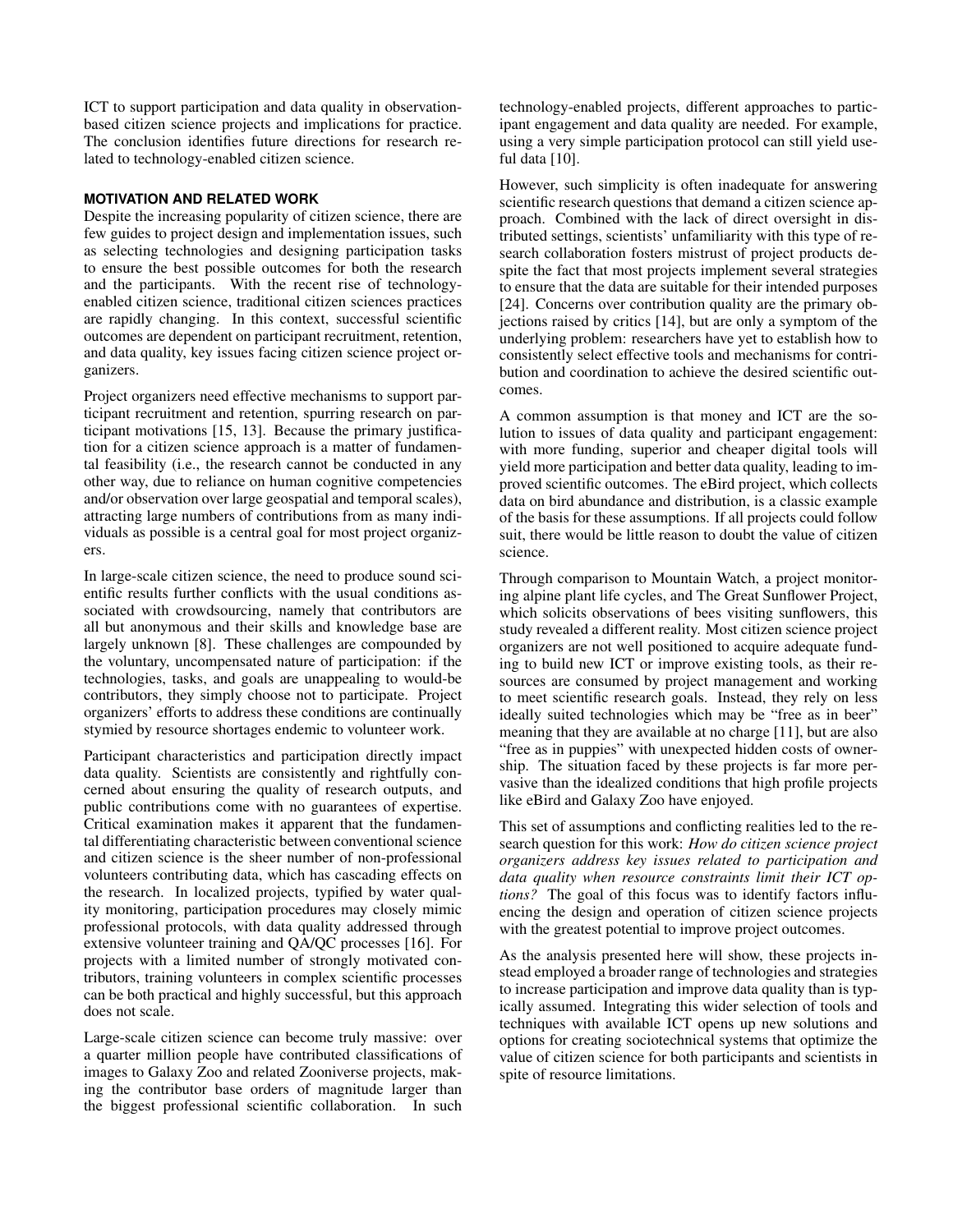## **CASE SELECTION**

A comparative case study, with theoretical sampling of three cases for in-depth study, was selected to enable a deeply contextualized understanding of the relationships between project organizers' decisions related to ICT, participation, and data quality, and their subsequent impacts. The focus of the research was on the organizers of citizen science projects rather than participants, as most prior research on citizen science focuses on participant motivations and experiences. This study therefore complements prior work and provides a foundation for integrating individual-level and group-level research for a more holistic understanding of the phenomenon.

## **Theoretical Sampling Criteria**

Case selection included projects that are organized around primarily scientific goals and involve participants in collecting observational data about the natural world. Theoretical sampling criteria were selected from the set of project inputs identified in a conceptual framework based on literature review and prior work in small groups research [\[22\]](#page-11-2). The concepts of purpose, community, environment, and technologies were chosen as most likely to influence project organizers' decisions related to ICT, participation, and data quality. The application of these criteria to the selected cases are shown in Table [1.](#page-3-0)

#### *Purpose*

Two primary dimensions of purpose were considered for sampling: 1) scientific interests and goals, and 2) the mission of the project with respect to broader goals. In organizational and institutional contexts, "mission" is congruent with the guiding principles of the organization, institution, or project. Mission as used here represents explicit organizational mission or goals expressed as project mission. The missions of most observation-based citizen science projects frequently fall within the same subset of broader goals, so this dimension of the concept of purpose supports comparison. Instead, variation along the dimension of scientific interests was expected to be more important: the selected cases operate in different scientific domains, with different research goals.

## *Community*

In citizen science, participant community is typically congruent with scientific domain variability; community as used here refers to communities of practice [\[20\]](#page-11-3). The intuitive expectation is that people who self-select for participation in citizen science projects focusing on birds come from a community of birders, and those who help with trailside invasive species monitoring are typically members of a hiking community.

## *Environment*

Environment refers to organizational contexts and the broader organizational field in which a project is situated. Organizational and institutional support and constraints affect project resources and purpose. Citizen science projects are most frequently operated by academic researchers and public-sector groups, namely nonprofits and governmental agencies, so the selected cases vary across sectors. An additional related point of comparison is the resources that can be brought to the

project. These include staffing and fiscal resources, summarized in full-time employee equivalents (FTEs) and approximate annual operating budget for the project.

## *Technologies*

The technologies used for making, managing, and reporting field observations—common core tasks across the target population of citizen science projects—were one point of contrast. For example, paper-based record making in the field is very common in observational citizen science. The nature of these uses of paper, however, can differ substantially, from a protocol-based data sheet, to species lists that follow established community conventions, to free-form notes specific to individuals' field observation habits.

Two specific qualities of ICT were used in sampling, technology sophistication and data access for participants. The overall degree of technology sophistication was evaluated according to the type of web-based technologies (e.g., devoted purpose-built platforms, content management systems alone, or standard websites with data submission forms). The availability and breadth of means for data access by participants was categorized according to the extent to which contributors can interact with data. For example, very limited data access might include only a summary list of one's own observations and a static map of aggregated observation sites. Extensive data access for participants means multiple mechanisms for data access, such as: faceted data querying tools; APIs; animated and interactive maps, charts, and graphs; general audience publications; custom report generation; and/or open access to the entire data set.

## **Cases**

The cases selected for this study are briefly introduced here; key characteristics will be discussed in more detail later.

## *eBird*

eBird is a popular citizen science project developed by the Cornell Lab of Ornithology [\[18\]](#page-10-12), a leading organization in the development of citizen science practice, in partnership with the National Audubon Society. Launched in 2002, eBird allows birders to report and manage birding observation records online and offers access to the full data set through a wide range of reports and data visualizations, as well as professionally curated research data products. By enticing birders to submit data through birder-centric features, eBird's data set has grown exponentially since 2005 to reach a landmark 100 million observations in August 2012, and by the start of 2013 was receiving approximately four to five million observations monthly.

eBird has generated the world's largest biodiversity data set, used not only by hobbyists and researchers, but also by land managers, policy makers, and many others. Due to its robust data validation system and enthusiastic adoption, eBird provides rich data on bird abundance and distribution at a variety of spatial and temporal scales. eBird represents a mature, well supported, and technologically sophisticated project that engages volunteers internationally on a massive scale.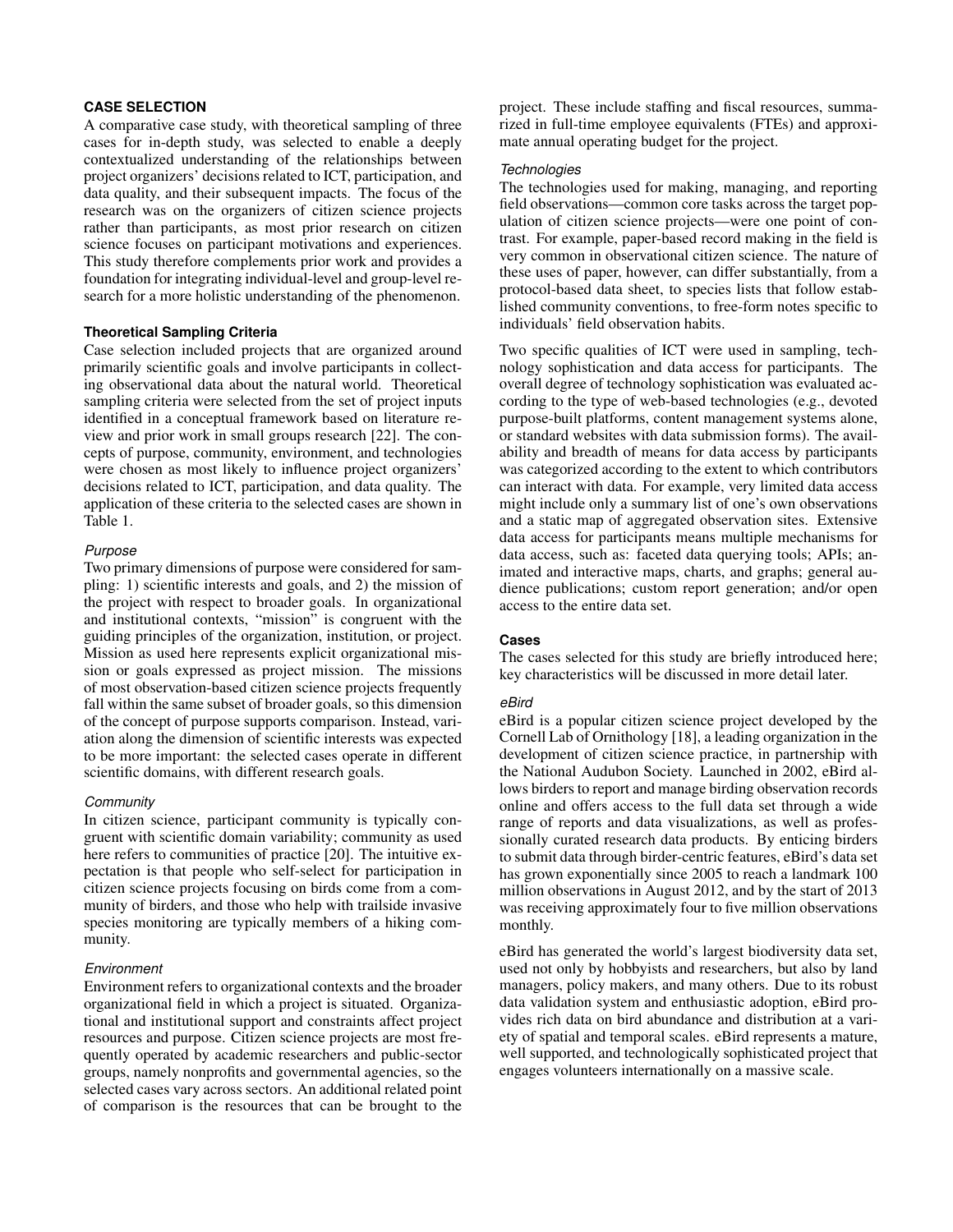| <b>Criterion</b>   |                      | <b>Mountain Watch</b>                     | <b>Great Sunflower</b>  | eBird                             |
|--------------------|----------------------|-------------------------------------------|-------------------------|-----------------------------------|
| Purpose            | <b>Mission</b>       | Conservation, education, recreation       | Research, education     | Research, education, conservation |
|                    | Scientific Interests | Climate change effects on alpine habitats | Plant-bee relationships | Bird abundance & distribution     |
| Intended Community |                      | Hikers                                    | Gardeners               | <b>Birders</b>                    |
| Environment        | Institutions         | Single nonprofit                          | Academic                | Nonprofit partnership             |
|                    | Resources            | 1.5 FTEs, \$15K                           | 0.5 FTE, \$13K          | 4.5 FTEs, \$300K                  |
| Technologies       | Paper                | Structured data sheet                     | Structured data sheet   | Variable, optional                |
|                    | Digital              | Organization website section              | Open source CMS         | Purpose-built software system     |
|                    | Data access          | Limited                                   | Very limited            | Extensive                         |

<span id="page-3-0"></span>Table 1. Theoretical sampling criteria in the selected cases.

## *The Great Sunflower Project*

The Great Sunflower Project (GSP) focuses on pollinator service, that is, bee pollination activity. The project was founded in 2008 by a biology professor at San Francisco State University to collect data for her research on pollinator service, an important indicator of local ecological health. Participants grow sunflowers at homes across North America and report bee activity data online, enabling comparison of pollinator service across habitats, previously impossible at a continental scale.

While the project has been very successful in attracting volunteer interest, project leaders have struggled to turn interest into participation while also addressing pressing project sustainability concerns. The Great Sunflower Project represents a young, underfunded, and technologically disadvantaged citizen science project that has shown remarkable resilience despite substantial challenges.

## *Mountain Watch*

Mountain Watch is a citizen science project designed and operated by the Research and Education departments of the Appalachian Mountain Club (AMC), a membership-based trail club whose mission is to support conservation, education, and recreation in the northeastern mountain ranges of the Appalachian ridge. Since 2004, Mountain Watch has enlisted hikers in evaluating air quality through visibility measurement and in collecting observations of flowering plants for climate change research. For all practical purposes, the project is geospatially constrained, collecting data primarily in the White Mountains of New Hampshire. The Whites feature the largest alpine region in the northeast U.S. with eight square miles of land above treeline, and are home to AMC's two primary visitor centers, administrative offices, and eight backcountry facilities ("High Huts").

Alpine plant monitoring, the primary focus of the project, gathers long-term data to monitor the effects of climate change on fragile alpine ecosystems by examining the timing of plant life cycle stages (phenology), such as flowering and fruiting (phenophases). Although hikers can report data online for any location in the northeastern U.S. where the target plants are found, the primary participants are hut guests. To date, hikers' data contributions show that climate change is having a stronger effect on forest plants at low elevations than high elevation alpine plants. Mountain Watch represents a mature project that has methodically fine-tuned its participation protocol over a period of several years to produce increasingly scientifically useful data.

# **METHODS**

Field research methods were used to collect several types of data, including interviews, documents, and participant observation. As data were collected, analysis began with interview transcript coding and description of each case. Comparisons were drawn throughout the data collection and analysis process. The iterative and concurrent data collection and analysis strategy employed both inductive and deductive approaches. The remainder of this section discusses the data collection and analysis methods for this study, as well as strategies for ensuring research quality.

# **Data Collection**

The overall case study data collection approach shared many of the characteristics of traditional ethnography, including negotiation of access, long-term participation and observation, longitudinal interviews, and field notes [\[17,](#page-10-13) [5\]](#page-10-14). Analytic procedures included ongoing memoing, coding, and description.

Interviews with project organizers comprised the primary data source. Interviewee selection included all project leaders and staff for each case (notably two of the projects have very limited staffing) plus representatives of diverse partner organizations both in the U.S. and internationally. Interviews also included several longitudinal interviews over a period of two to three years. In addition, hundreds of documents were used to provide background and context for the case studies, as well as to triangulate claims made in interviews.

Over 500 hours of participant observation spanning three years complemented interviews. Participant observation involved the researcher acting both as a participant contributing data for each project, and as a colleague attending citizen science organizer meetings and related events. Participating as a contributor to these citizen science projects involved hiking in the White Mountains of New Hampshire to observe alpine plants; growing sunflowers and counting bees; and learning to identify nearly 350 species of birds to report data at over 160 locations. Participation also included reading and posting to email listservs and online forums from the standpoint of a non-researcher [\[7\]](#page-10-15).

# **Data Analysis**

Data analysis consisted of iterative qualitative analysis guided by an existing theoretical framework [\[22\]](#page-11-2). The original framework was based in literature review and small groups theory, as previously mentioned, and follows an inputsmoderators-outputs-inputs structure [\[9\]](#page-10-16), reflecting the feedback of project outputs into ongoing operation.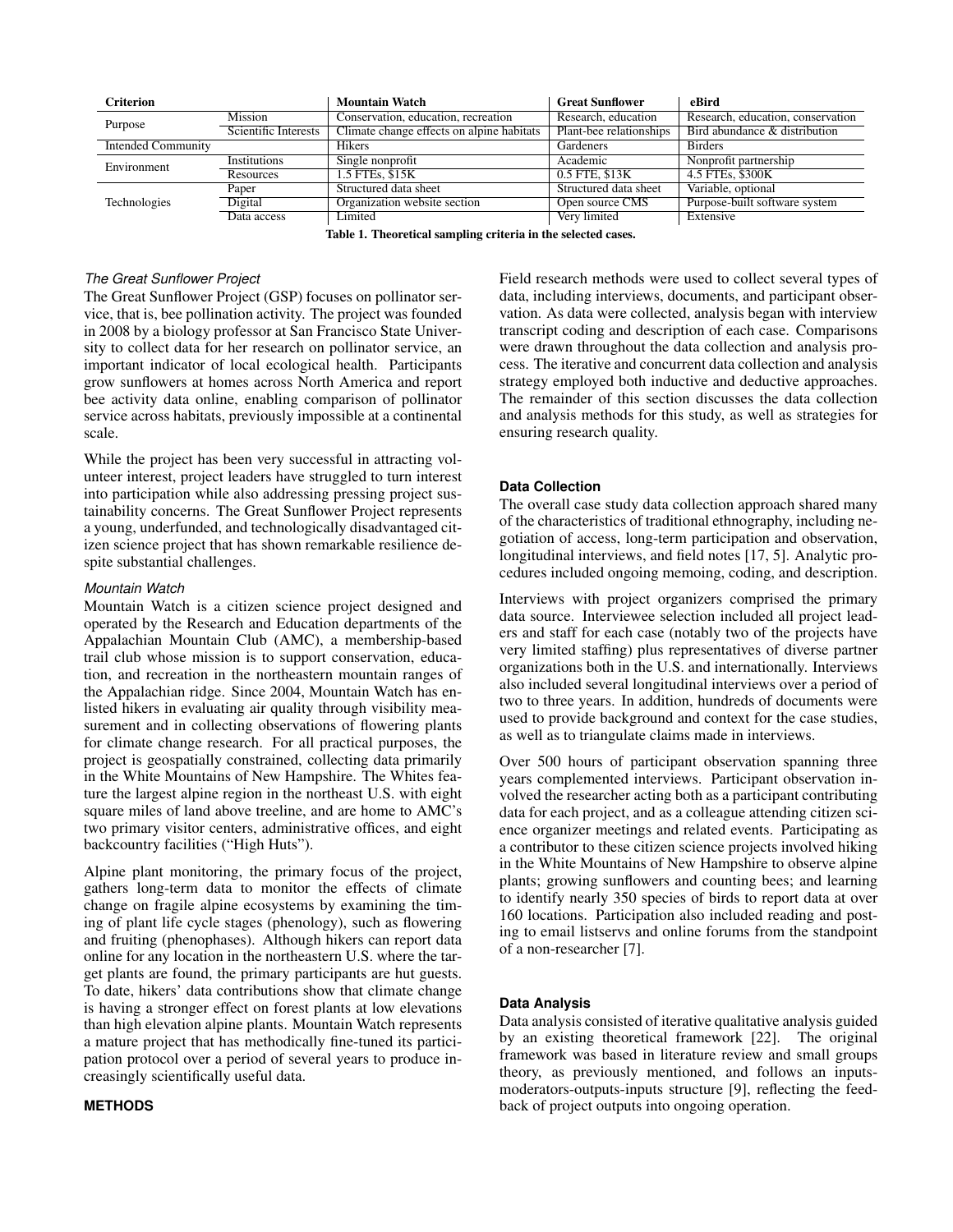Throughout the course of analysis, the framework and associated schema evolved based on empirical evidence. For example, the original framework included individual processes of joining and contributing, and organizational processes of scientific research, volunteer management, and data management. The final framework included processes of science, design, organizing, and participation. These four categories encompassed prior concepts while also including other relevant subprocesses and omitting overly specific processes (e.g., joining and contributing, both part of participation) for which there was little support in the data due to the research focus on organizers.

The processes provided links between project inputs and outputs. For this analysis, the impacts on organizing and participation processes from resource constraints were evident in project-level inputs such as community, resources, institutions, and technologies. In turn, these concepts shed light on the influence of project characteristics and processes on outcomes, which included contributions, scientific knowledge, and broader impacts beyond data sets and academic publications.

The findings and interpretation were subject to review by the participants at two stages. Interview transcripts were sent to each participant for examination and verification. Key informants from each case site reviewed the case descriptions to verify factual accuracy as well as interpretation.

# **CASE STUDIES**

The resources available in each of the cases described here varied substantially, as did their uses of ICT. This section provides background for comparison of the compensatory strategies applied when resource constraints do not permit ideal ICT-based solutions. The data contribution tasks, resources, and ICT in these projects are described below.

# **Data Contribution Tasks**

Each of the cases collects similar data—observations about species in the natural world—but takes a different approach to participation protocols. These variations are based primarily on the expected participant base and the intended scientific applications of the data.

# *eBird*

The basic process for contributing data to eBird is fairly simple. A birder goes birding, and makes a list of the birds observed, following one of several protocols (incidental, stationary, traveling, or area.) Along with the information about species encountered, details about the participation effort for the chosen protocol are also recorded: date, starting time, elapsed time, and number of observers, with some protocols requiring additional details about distance traveled or area surveyed. This process is only slightly more involved than traditional birding community practices, as most birders are not in the habit of collecting the effort information needed for data aggregation, nor counts of birds, records of all species seen or heard, or separate checklists for different locations. Without these details, the observations are less useful to all interested parties, including hobbyists, so eBirders

often change their birding habits over time to generate more scientifically valuable data [\[21\]](#page-11-4).

In most cases, the eBirder later enters the data through the eBird web interface or uploads data using specially-formatted email messages or Excel spreadsheets. As soon as the checklist is submitted, the birder's personal lists are automatically updated with new totals. Within 24 hours, the new observations are available through the eBird API, combined into range maps and other publicly available reports, and leaderboard rankings are updated. More recently, a third party has developed the BirdLog mobile app for data entry and submission in the field.

# *The Great Sunflower Project*

The GSP bills its participation procedure as a four-step process, accurately describing the simplicity of the protocol. Volunteers plant Lemon Queen sunflowers (or other flowering plants added through project expansion) and can optionally report on the plant's development while they wait for their sunflowers to grow. Once the sunflowers bloom, participants choose a flower that is in the appropriate stage of development to attract bees (showing pollen) and describe the observation conditions. Next, they observe the selected bloom for fifteen minutes, recording the times at which bees visit, and optionally attempt to identify the bees. The majority of data are then entered by the volunteers into an online database, although some participants submit paper observation forms by postal mail.

## *Mountain Watch*

Participation in Mountain Watch is largely constrained to the White Mountains. Starting at an AMC facility, hikers pick up a packet with a detailed instruction and identification guide, data sheet customized to location, and pencil in a plastic zip bag. Data sheets and reference information are also available on the Mountain Watch webpages.

Hikers locate monitoring plots using provided maps and text descriptions, and indicate which species are present and whether they are in any of the indicated phenophases (e.g., before flowering, flowering, after flowering.) The completed data sheets are then dropped off in collection boxes at any of the eight huts or the visitor centers. Observations can also be submitted online, giving contributors access to their own data, which is not currently possible for participants who submit their data on paper. While straightforward to describe, this participation protocol is quite difficult for most participants, as they are not familiar with the plant species or their phenophases.

## **Resources**

The organizational settings were a primary factor in determining the fiscal, infrastructural, and human resources for each project. The Cornell Lab of Ornithology and Appalachian Mountain Club each had substantial but very different organizational assets that project leaders could access. For The GSP, however, institutional support was very limited; the project was just one of many faculty initiatives across a large university.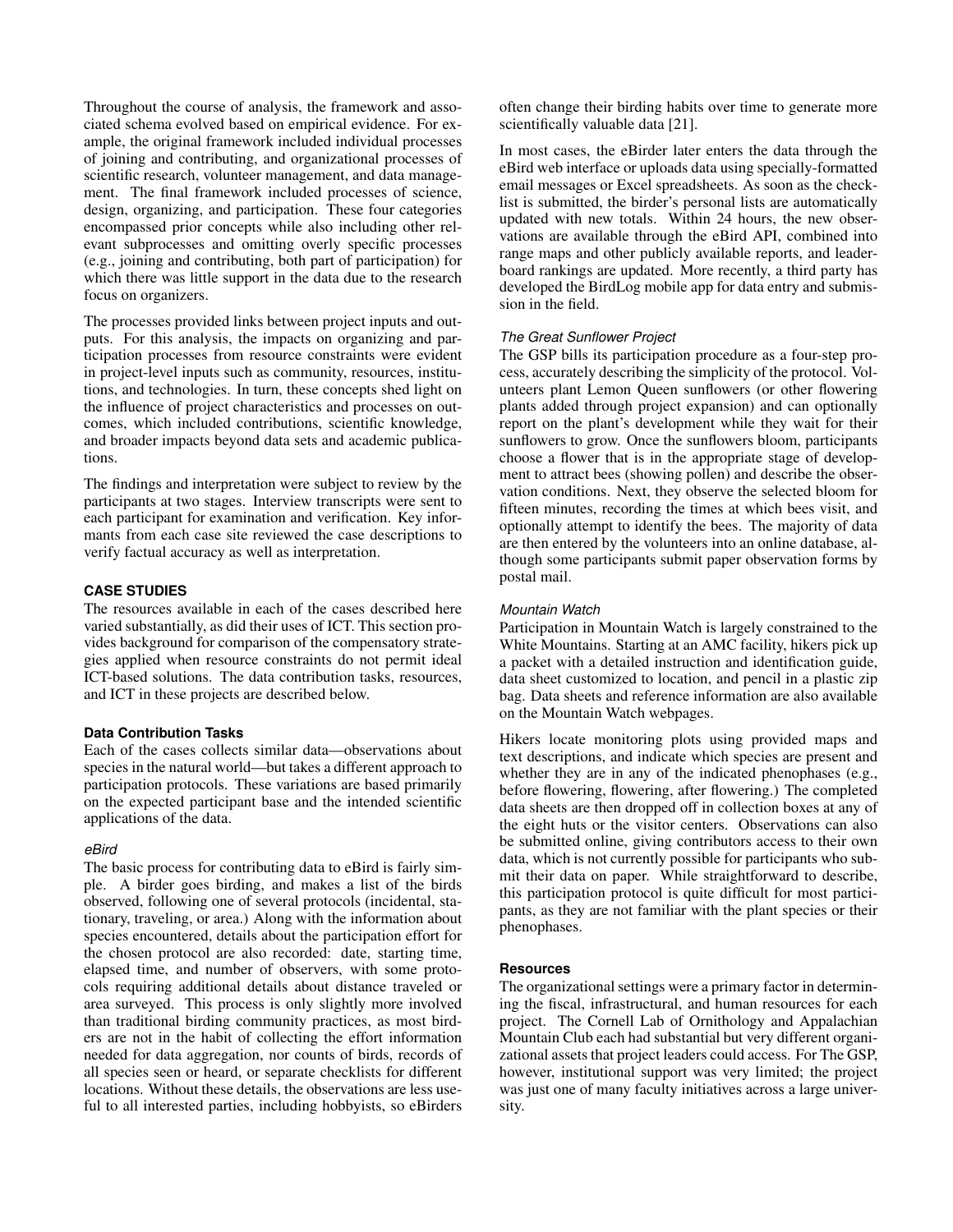# *eBird*

eBird's success has yielded substantial funding to support the project, with over \$7 million in grant funding since the project's inception. Although this is a large figure, the grant awards were received and expended over a period of ten years, and expectations are high for a well funded project. Initially, the Lab of Ornithology provided internal venture capital funding to support project development, a particularly valuable benefit of starting the project in this unique institutional environment.

Since repaying the internal debt with grant funding from the U.S. National Science Foundation (NSF), the eBird team developed a project sustainability plan which has been recognized for its excellence as a model for sustaining digital resources [\[12\]](#page-10-17). The general approach is summarized very simply: "We use NSF money for innovation, and use other resources for sustainability" (Dendroica<sup>[1](#page-5-0)</sup>). eBird's revenue sources included sponsorships, portal software licensing, endowment payouts, donations from Lab membership, and fees for location-based eBird TrailTracker kiosks at nature centers and wildlife refuges. Assuring project sustainability convinces top-level contributors and data consumers to rely on eBird as an authoritative data source and data management tool, and even more so as an increasingly longitudinal data set develops.

These income streams covered the costs of 4.25 full-time employee equivalents, including the project leaders, a web developer, department administrators, and a database administrator (all partial time with the exception of the web developer.) This represents more devoted staff time than the average citizen science project, and notably greater technical expertise. A broad skill and knowledge base was developed with lower direct investment, partly because most staff are assigned to the project part-time and partly through interorganizational partnerships. eBird is therefore able to draw upon the expertise of biologists, statisticians, computer scientists, social scientists, and complementary domain knowledge,.

## *The Great Sunflower Project*

With less than 20 hours per week of staff time available, The GSP's most substantial ongoing challenge was the need for funding to support staffing for project coordination and communication. Early proposals for grant funding were consistently rejected due to recessionary economic conditions, so the project organizers had to explore other avenues for generating funding. Like eBird, the resultant diversification of project revenue sources is more sustainable. The GSP's new revenue streams took an entrepreneurial bent, in addition to solicitation of donations from participants.

From 2009–2011, the organizers worked with volunteers to create visually appealing calendars featuring professional quality beauty shots of bees, enhanced with additional details about each bee species and its pollination habits, emphasizing the connection between habitat conservation and food production. When calendar sales flagged, a second product

was added in 2011: note cards featuring whimsical, biologically accurate illustrations of bees that further reinforce the link between bees and food.

Another strategy to bolster project sustainability was referral sales of sunflower seeds, which created an additional a revenue stream. As new revenue sources began to provide adequate funding to meet immediate operating costs, over time the organizers expressed increasing confidence in the yearto-year sustainability of the project, although the long-term outlook remained uncertain.

## *Mountain Watch*

AMC's institutional structure and organizational resources, particularly the backcountry facilities with their constant flow of summer visitors, are a substantial asset for Mountain Watch. The eight High Huts are approximately six to eight miles apart along a 42-mile section of the 2,200-mile Appalachian Trail, operated by special permit from the U.S. Forest Service (USFS). Hut lodging capacities range from 36–90 people in bunkrooms; for a reasonable fee, guests enjoy spectacular views and hearty multi-course family-style meals.

During the summer, the huts are operated by a "hut croo"[2](#page-5-1) of five to nine caretakers who provide hospitality, day-to-day maintenance, and emergency rescue; they are typically college students or recent graduates. The croos also include a resident naturalist with expertise or training in natural history, who makes daily educational presentations for guests on topics ranging from how Mt. Washington makes it own weather to Mountain Watch monitoring.

The internal partnership between the Research and Education departments also increased project resources, resulting in carefully designed materials for participants and Mountain Watch training for all hut croo members. The hut naturalists, who received additional training, served a special role by making regular observations at permanent plots near the huts and incorporating Mountain Watch into their presentations to hut guests. A research assistant noted, "When naturalists were giving a program about the alpine flowers, they tended to get more observations from that hut" (Clintonia).

In addition, Mountain Watch marketing materials are prominently displayed throughout the AMC facilities, with large posters in the huts and visitor centers, flyers posted on the insides of toilet stall doors, and participation materials in prominent locations. Hut croos encouraged participation in Mountain Watch at every evening presentation during dinner, at every hut, as a standard part of the croo's daily duties. Incorporating Mountain Watch into hut croo training supported ongoing participant recruitment from a constantly changing audience, as well as data validation through hut naturalists' data collection duties. Although it took considerable time to achieve, the pervasive messaging at AMC facilities demonstrated exceptional integration into the organizational culture.

<span id="page-5-0"></span><sup>&</sup>lt;sup>1</sup>Latin names for species are used as pseudonyms.

<span id="page-5-1"></span><sup>&</sup>lt;sup>2</sup>The term "croo" is the traditional name for these teams.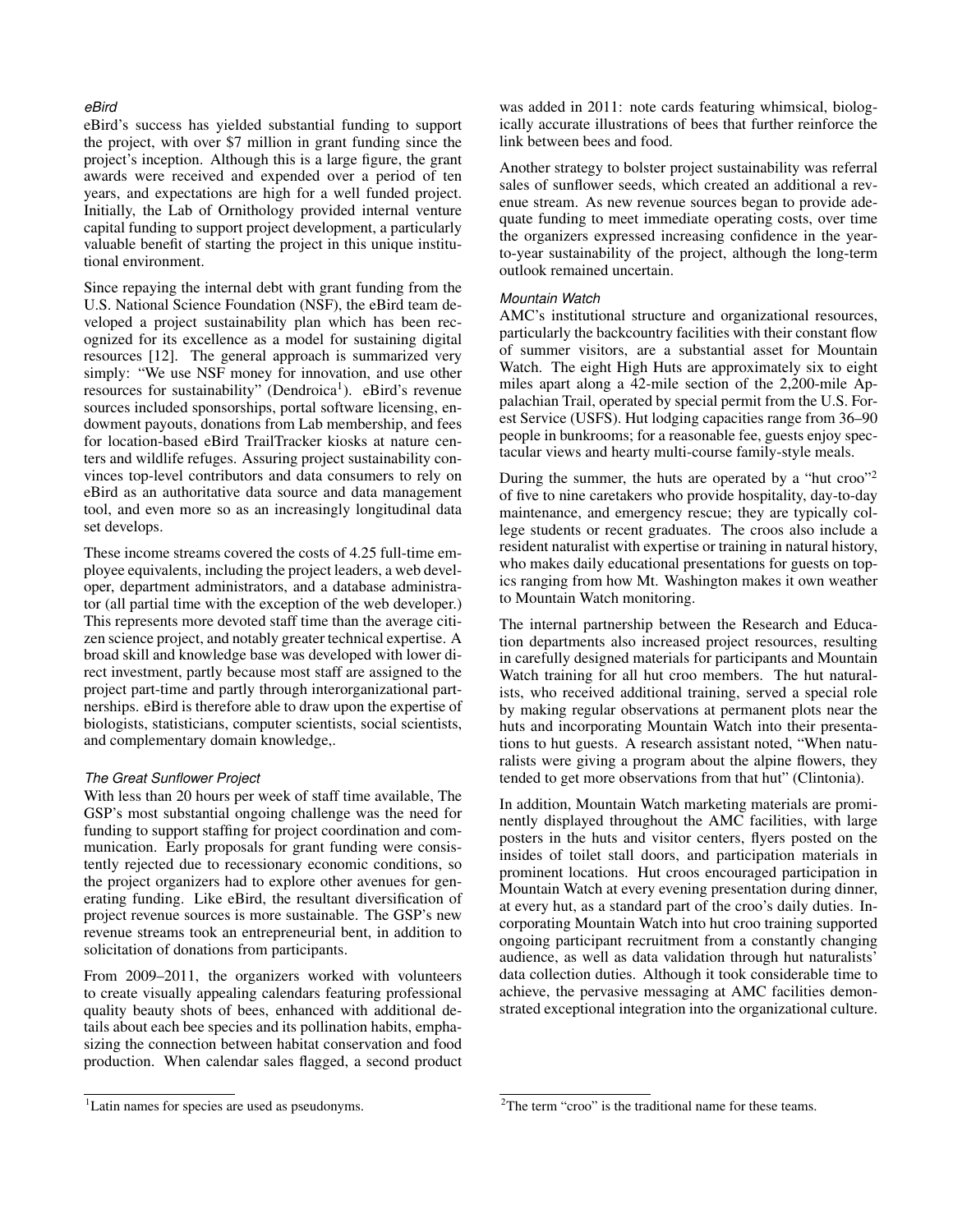## **Information & Communication Technologies**

As noted in the case sampling methods, the sophistication of the ICT implemented to support these projects varied substantially. The fiscal, human, and organizational resources available to each of these projects had a major impact on ICT use. While eBird had the resources to develop ICT infrastructure ideally suited to project audiences and goals, The GSP and Mountain Watch were not so fortunate.

# *eBird*

eBird was the first citizen science project collecting data through the Internet at large scale, and online data submission is the only avenue to participation. The primary technology supporting eBird is custom online data submission and management software, developed in-house and wrapped in an open source content management system for essential communication functions, with a presentation layer for user interfaces. The unique core features include lists, alerts, and a wide variety of data reports, both personalized and general.

eBird's unique and extensive functionality is considered highly innovative by members of the birding community. During interviews, eBird was frequently identified by organizers of many other citizen science projects as having developed the most sophisticated citizen science ICT support they had encountered. The system evolved in this direction due to a consistent priority on developing functionality not available elsewhere. As an example, visualizations—particularly graphs and maps—are among these essential features because, as one organizer explained: "People like maps, and they've always liked maps, and if you can animate the maps they even like them more" (Dendroica).

## *The Great Sunflower Project*

The Great Sunflower Project relies on the open source Drupal content management system (CMS) to support participation, although contributions are also accepted on paper data sheets. The modular system allowed organizers to pick and choose functionality to support participation, relying primarily on core features in the Drupal environment. A programmer was hired to ensure proper database management, form checking for data submissions, and usable table structures for research data retrieval. The rest of the technology development and administration is handled entirely by the project organizers. Drupal is a complex technology to learn and manage, but neither of the project's two organizers has any background in web development, a common situation in citizen science.

As the project founder quipped, open source software is "free as in puppies" for non-technologist end users, meaning that the associated costs are high when the necessary skills are not readily available. The choice to adopt an open source system kept operational costs low enough to fit a shoestring budget and permitted ongoing system upkeep without incurring substantial additional expense. The drawback, however, is that CMS like Drupal require skilled customization to function effectively for scientific data collection and need substantial work to improve usability. Many domain researchers must contract out such work because the necessary technology skills are not part of their repertoires. This challenge was exacerbated by the flat refusal of funders to provide any

resources for the ICT infrastructure necessary to operate the project.

## *Mountain Watch*

Mountain Watch contrasts sharply with the other cases in the degree to which it relies upon paper data sheets, an important non-digital technology for many field-based monitoring projects. Due to resource constraints, characteristics of the physical locations, and the natural flow of observation processes, paper remains the only practical approach for data collection at this time. For most Mountain Watch contributors participation involves *only* paper data sheets.

Online data entry and interactive map displays are a relatively new feature of the Mountain Watch webpages, which are integrated into the larger AMC website. Developed to enable participation in other northeastern forest regions and mountain ranges (e.g., the Catskill, Adirondack, and Green Mountains), this non-essential ICT provides capacity to substantially increase the scale of participation. With the exception of limited contributions from other mountain clubs (e.g., the Adirondack Mountain Club) online data entry has yet to deliver on this promise due to lack of human resources needed for outreach to promote participation outside of the Whites.

In 2009, AMC researchers also deployed plantcams, digital cameras for ongoing monitoring in outdoors environments. Most plantcams were located in established monitoring sites, so an additional benefit was that volunteers could use them to locate monitoring plots on public lands that cannot otherwise be marked due to U.S. Forest Service regulations. This technology investment was spurred by several factors: available grant funding; decreasing costs and wide availability of remote camera technologies; potential for verification of participant data; and the ability to do off-season monitoring. Some phenological events occur in late spring, when weather conditions are so severe that no one will venture out to make observations.

# **DISCUSSION**

Differences in project resources profoundly impacted the use of ICT to support participant recruitment, retention, and data quality in each of these cases. As was expected, monetary and human resources had the most direct influences on project design and outcomes, but resources unique to organizational context were also a substantial and often overlooked factor. In the discussion of participant recruitment, retention, and data quality that follows, eBird provides an example of the expected uses of ICT tailored to the project, while The GSP and Mountain Watch demonstrate strategies that compensated for ICT limitations.

## **Recruiting Participants**

Recruitment and retention of participants is a common concern for citizen science projects that need to accumulate a large data set. In many respects, all three projects used the same tried-and-true volunteer recruitment strategies employed in many other settings. Across the cases, ICT was not the most effective tool for recruitment. In theory, being open to web-based contributions would make project participation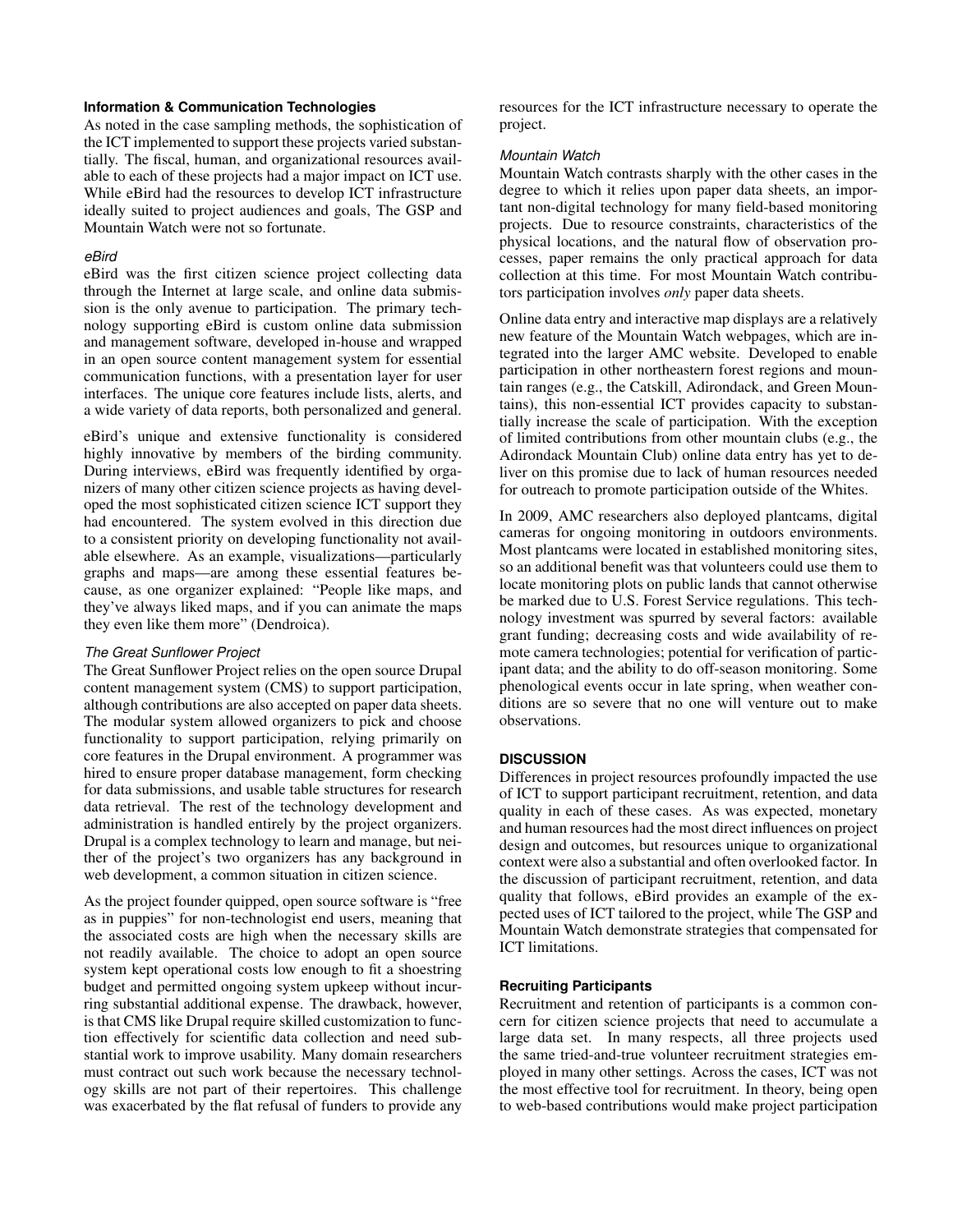more visible to a broader audience and ease recruitment efforts. This was only partially true; contributors were recruited most effectively through direct in-person contact.

The three eBird project leaders estimated that they each spent approximately 100 days per year traveling to make presentations as keynote speakers at bird festivals and reach out to local groups such as bird clubs and Audubon chapters. Outside of the U.S., these efforts are extended by staff of partner organizations, such as Bird Studies Canada, who engage in similar outreach in their own communities. By contrast, The GSP had great success in initial recruitment by requesting only a few individuals email information about the project to their social networks. The level of follow-through from these initial recruits, however, was very low. Partnering with similarly focused organizations and hiring an Outreach Director to promote local participation generated better recruitment results, as did newspaper and magazine articles featuring The GSP. Mountain Watch organizers were able to employ a different strategy altogether, exploiting location-based organizational resources for ongoing recruitment of a high turnover volunteer base. ICT for online data submission, however, had yet to pay off in increased recruitment and participation.

Unlike the other two projects, eBird was able to create ICTbased features that further improved participant recruitment by leveraging existing birder community practices. eBird organizers did not attempt to displace the well established birding listservs through which individuals share sightings with their local communities. Instead, they created features to work with the existing community infrastructure: eBirders can have nicely formatted checklists emailed to them to forward to friends and local listservs. These messages are more easily produced, readable, and useful than the average trip report and include footer text that reads, "This report was generated automatically by eBird v3," a subtle form of social recommendation. Interviewees reported that in some areas the majority of messages on the email lists are forwarded eBird reports. The well established social structure of birding communities made emailed checklists an effective way to take advantage of participants' social networks to effortlessly extend recruitment.

Due to differences in community structures and the lack of ICT tools to accomplish similar ends, however, neither of the other two projects were able to mimic eBird's strategy. Instead, both The GSP and Mountain Watch used paper-based data submission as a means of expanding the contributor base and increasing data submissions. For Mountain Watch, this was a matter of practicality on several levels. Collecting paper data sheets at the AMC facilities yielded a higher return rate because participants did not have to go out of their way to submit data. Expecting hikers to enter this data online after returning home from an exhausting vacation in the Whites would be unrealistic: the records become lost, mangled, or forgotten, among other reasons for neglecting to submit data.

The GSP, on the other hand, emphasizes online data entry but accepts paper data sheets by postal mail. In addition to the practical considerations of outdoors data collection, paper data sheets are one way that The GSP organizers try to

be inclusive of "die hard retirees that want to participate, that want to feel part of the project, but yet are really still very uncomfortable with online entry, who get confused by websites" (Bombus). The level of difficulty that older adult participants encountered with online data submission was a substantial barrier for some individuals, due in no small part to the lack of resources to devote to improving the usability of the Drupal site. The use of paper data sheets helped make up for the organizers' inability to make the ICT more accessible by expanding the means of participation.

While all three projects used many similar recruitment techniques from established volunteer management practices, each found that in-person recruitment was most effective. For eBird, ICT-based marketing was effective when spread by participants through their local social networks via emailed and shared checklists that dovetail with existing community practices, benefit participants, and advertise eBird functionality. For The GSP and Mountain Watch, however, developing such features was out of the question. Paper data sheets—a more accessible technology for some participants—and refinements to the participation protocols both helped compensate for this limitation in The GSP, and in Mountain Watch, saturation marketing throughout physical facilities and daily presentations to hut guests were highly effective.

# **Participant Retention**

In most cases, retaining participants is nearly as high priority as recruiting them because ongoing participation is expected to yield more and better data submissions. Unfortunately, the ICT features that clearly supported retention for eBird were among the most expensive to develop, making them unrealistic options for The GSP and Mountain Watch.

eBird developers spent years developing rapid feedback in the form of birder-centric reports and visualizations that reward contributors for submitting data by providing access to information they want. These included leaderboards that built on long-standing traditions of friendly competition in the birding community, subtly incorporating social rewards based on community norms. Participants find the data displays very satisfying for their personal interests in bird data and for elevating their social standing in the birding community through visibility of their contributions.

While eBird's simple bar charts and ranked reports may seem an easy solution, they required extensive development time, and project staff remarked upon the continual difficulty of integrating custom software with the CMS and presentation layers that comprise the full system. The latest and greatest of these visualizations, animated migration maps, required millions of data points, invention of new spatiotemporal statistical modeling techniques, and high performance grid computing to generate. In short, the innovative and popular data visualizations cost a lot of money.

Interviewees connected these high quality visualizations with several benefits to participants that can also support retention. According to a project organizer, "the fact is that to see the dynamics, spatially and temporally, of how these things change, and to do it at such a broad scale as we can do it, is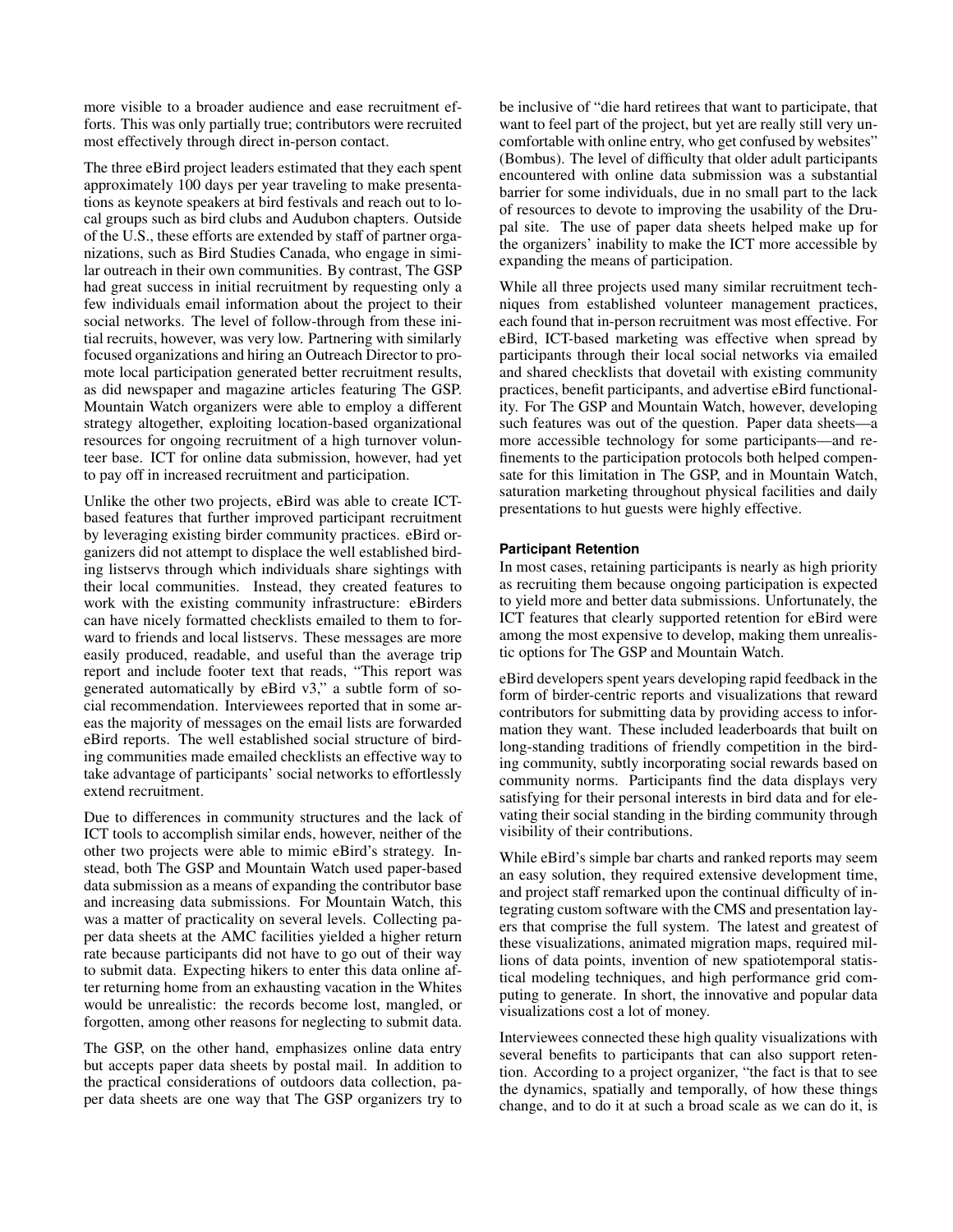transformative in the way people think about biodiversity and natural history" (Dendroica). For many participants, the data visualizations may be just another way to find the information they desire, but for others, seeing the aggregated data in a different way can stimulate a change in the way they understand relationships between biodiversity and habitat preservation, reinforcing the value of participation.

These ICT-supported offerings, while in many ways ideal for a distributed contributor base, are practically impossible to implement for small underfunded citizen science projects. The Mountain Watch website now includes an interactive map of phenology observations, although the relatively low emphasis on ICT use for the primary contributor base makes the utility of this visualization for contributor retention questionable, and it may instead be more valuable for recruitment. In addition, most Mountain Watch participants are one-time contributors on a brief vacation in the mountains, and are therefore less invested in submitting more data or making use of data visualization tools. Instead of focusing on retention, the organizers therefore prioritized recruitment.

The GSP provided a static map on the project website showing locations of bee sightings, which took three years to produce. The alternate solutions the project organizers implemented to improve retention included modifying the observation protocol to make sampling times shorter (from 30 to 15 minutes) and accepting data for a wider variety of common garden flowers beyond sunflowers, in response to popular demand. These changes better supported participation by families with small children and those whose sunflowers fail, which reduced participation in the first few years due to bad seeds and unfavorable weather conditions.

Adding more monitoring species also encouraged additional contributions by volunteers whose gardens already contained multiple target species. Further, it will eventually enable new research by accumulating comparative data of bee visitation rates across plant species, which was not an initial goal but will make an additional novel and valuable scientific contribution. The GSP organizers also experimented with other strategies to support retention, including different modes of communication with participants and explicit rewards, such as sending sunflower seeds to participants who have submitted multiple data points for several years to encourage them to continue.

While project organizers often expressed yearning to provide reports and visualizations similar to those eBird features, The GSP and Mountain Watch organizers all felt that this was a pipe dream. The cost of ICT tailored to support specific project needs and goals was simply too high for their limited resources. Instead, they found other ways to support retention by expanding options available to participants, trying new communication strategies, or simply focusing instead on recruitment.

## **Maximizing Data Quality**

Contribution quality is a high priority in the context of scientific research. Carefully structured participation tasks are a very important facet of quality assurance. Data verification is

also needed, however, and ICT are among the few truly scalable solutions. Tools for expert data review, a favored strategy, usually require custom development that substantially increases the cost of scalable quality control.

Not surprisingly, the data quality strategies in these cases were differentiated primarily based on use of human resources versus reliance on ICT. eBird was again an exemplar, with several features of participation protocols to improve incoming data supported by rigorous, scalable data verification. This process employs both customized ICT and expert birders to generate scientifically reliable data. Notably, eBird was uniquely able to implement a set of observation protocol that mirrored existing birding practices and therefore have required no changes over time [\[22\]](#page-11-2). eBird's other data quality mechanisms are largely based on customized ICT.

First, the eBird data entry interfaces present predictive checklists that reinforce careful species identification by displaying only the most likely species for the specific place and time of year, based on both expert input and existing data. Second, eBird uses a custom taxonomy with less specific taxonomic categories for birds that are difficult to identify in the field. A project leader described the importance of the specialized taxonomy to data quality: "We are not going to do any great science with [those data], but we are going to keep someone from just pigeonholing a bird because they think that's what it is but they're not really sure" (Stercorarius). This is a valuable strategy, given the uncertainties of field observation and variability in observer skill, but required substantial effort to create.

Finally, data review by experts plays a crucial role in quality control. eBird's reviewer network includes approximately 500 hand-selected individuals in North America, plus a few international reviewers. Volunteers performing this role often consult historic records for the location, ply personal local knowledge, and engage data contributors in email exchanges. After reviewing algorithmically flagged records, the reviewers render a judgment of whether the sighting is valid or not, which is then added to the record; observations that are considered invalid still appear in the user's life list but are not added to the research data set.

Needless to say, the specialized review tools and network of experts that made eBird's system scalable and highly reliable are also out of reach for projects with less funding for ICT and personnel. However, as contribution rates continued to increase sharply, the stress on the reviewer system had started to limit project capacity, leading to development of increasingly sophisticated ICT functionality [\[23\]](#page-11-5). Instead, The GSP organizers spent two years ironing out the participation protocol, during which time most data could not be salvaged, and then integrated authoritative data sets (housing density data) upon discovering that participants' characterizations of their garden locations were too subjective to be reliable.

The GSP also invested limited funds in database design, according to the project founder: "When I spent money [on ICT], it's really been to manage the forms where data gets entered, because I want to make sure that there's no way I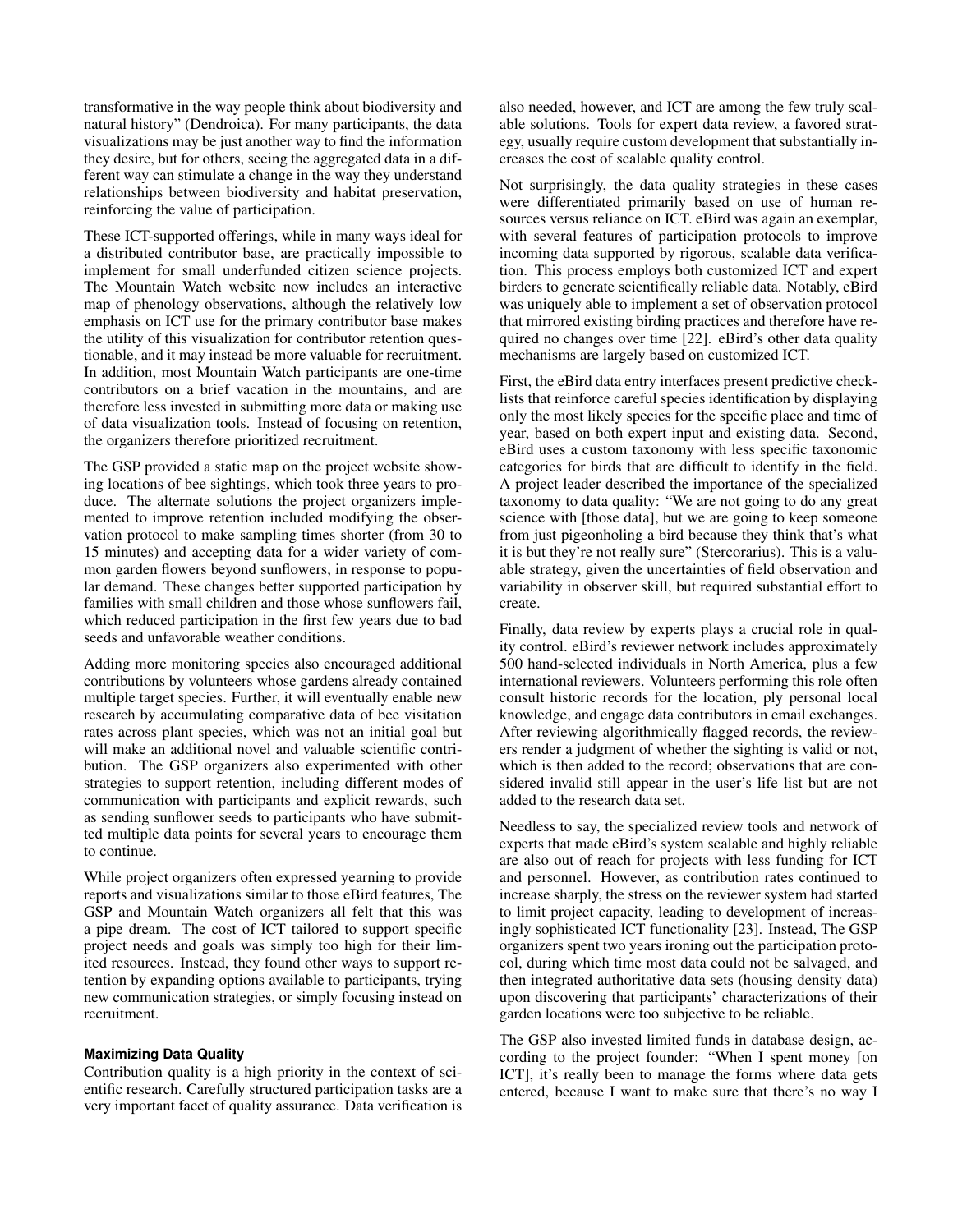can screw it up" (Apis). As with other projects using online data submission forms, implementing these measures improved data quality at an additional but modest expense that was substantially outweighed by the benefit.

Mountain Watch responded to similar participation process issues with an in-depth study of factors affecting data quality, and used multiple sources of complementary data. The organizers based protocol modification on rigorous scientific research, complete with statistical analyses that conclusively identified problems related to task complexity.

Evaluation of the original protocol highlighted participants' difficulties with location description and identification tasks. These insights led organizers to shift from open-ended locations to specific monitoring plots on a map, with detailed descriptions for reference. They also added lists of the known monitoring species occurring at each of the plots, reducing uncertainty in species identification, and tested the new data sheet the following year to verify improved data quality.

People hiking from Mizpah [Spring Hut] to Lakes [of the Clouds Hut] were providing better data than the people hiking from Lakes to Mizpah because [they] had the new data sheet and were going to specific places. People hiking from the other direction but on the same trail, they just didn't have the focus, and their data was kind of all over the place. (Clintonia)

Developing a viable protocol was a substantial human resource investment for Mountain Watch, but the experimental design for evaluation of data quality paid off with certainty of the benefits of making further changes. The statistical analyses that capitalized on the scientists' research skills were a more rigorous approach to appraisal of the data collection instrument than is typically seen in citizen science projects.

Another strategy to ensure scientific data quality was integration with conventional scientific research and use of complementary technologies. Mountain Watch organizers implemented three different methods to capture data about phenophases: citizen science volunteers, trained hut naturalists, and automated data collection using plantcams. These data sources also complemented ongoing data collection by scientists, as some of the observation sites were at existing research plots.

As previously mentioned, the installation of plantcams served multiple purposes, including potential application to verifying volunteers' data. Actually comparing plantcam data to hikers' observations, however, is a more complex undertaking than it might initially appear. Processing image data from plantcams for this type of phenology monitoring requires human effort. This is a common focus for analysis-oriented citizen science projects like Galaxy Zoo, but requires customized technological infrastructure that is not readily available to most citizen science projects and too costly to customize to their purposes.

While eBird used ICT to develop a scalable, reliable approach to data verification, such purpose-built technologies are not available for most citizen science projects. The GSP instead

invested time in protocol development and data integration and spent some limited funds on database design. Mountain Watch, on the other hand, was able to take advantage of internal research skills and low-cost labor for a rigorous multiseason study that honed not only the participation protocol, but also the data collection instrument. Using multi-layered data collection to supplement volunteers' data with complementary data from scientists, trained naturalists, and plantcam images was another promising strategy for ensuring data quality.

## **Implications**

Returning to the concepts from the theoretical framework, these cases verified the expected links between project inputs and outputs through processes of design, organizing, contribution, and science. The cases also demonstrated that these factors and processes are strongly intertwined: there is no single input that guarantees data quality, nor can any one process effectively support participant recruitment and retention. As a complex sociotechnical phenomenon, developing ICT for technology-supported citizen science requires a holistic understanding of project goals, practices, and resources.

These findings challenge the notion that better ICT is the best solution to participant recruitment, retention, and data quality in citizen science. The reality is instead that many projects' resource limitations require adopting suboptimal ICT, including tools that are "free as in puppies" with hidden costs in the form of poor usability and lack of appropriate functionality. The primary insight that emerged was a broader view of potential solutions beyond ICT, demonstrating that the most practical and effective strategies under these constraints involved combining ICT with other resources, particularly human expertise.

The implications of these findings suggest that ICT selection and development should focus primarily on project goals, known characteristics of the participant audience that influence recruitment and retention, and data quality requirements for scientific outcomes. Tempering the instinct to rely primarily on ICT to address these concerns, it is likewise important to identify ICT-related constraints and work to find compensatory strategies based on other available resources, which are sometimes taken for granted by organizers and overlooked by technologists.

# **CONCLUSION**

For citizen science projects with few resources, managing ICT can be burdensome due to low levels of technology expertise among project organizers. In most cases, technologies with the least complexity and lowest cost are the only sustainable choices despite the fact that nearly all organizers are aware that far better results could be obtained with more sophisticated systems. The affordability of tailoring ICT to project needs and audiences, however, remains a constant limitation.

As the case studies showed, however, alternate strategies that rely less on ICT and instead leverage other types of resources can provide effective ways of compensating for less than ideal ICT support. Direct contact with potential participants was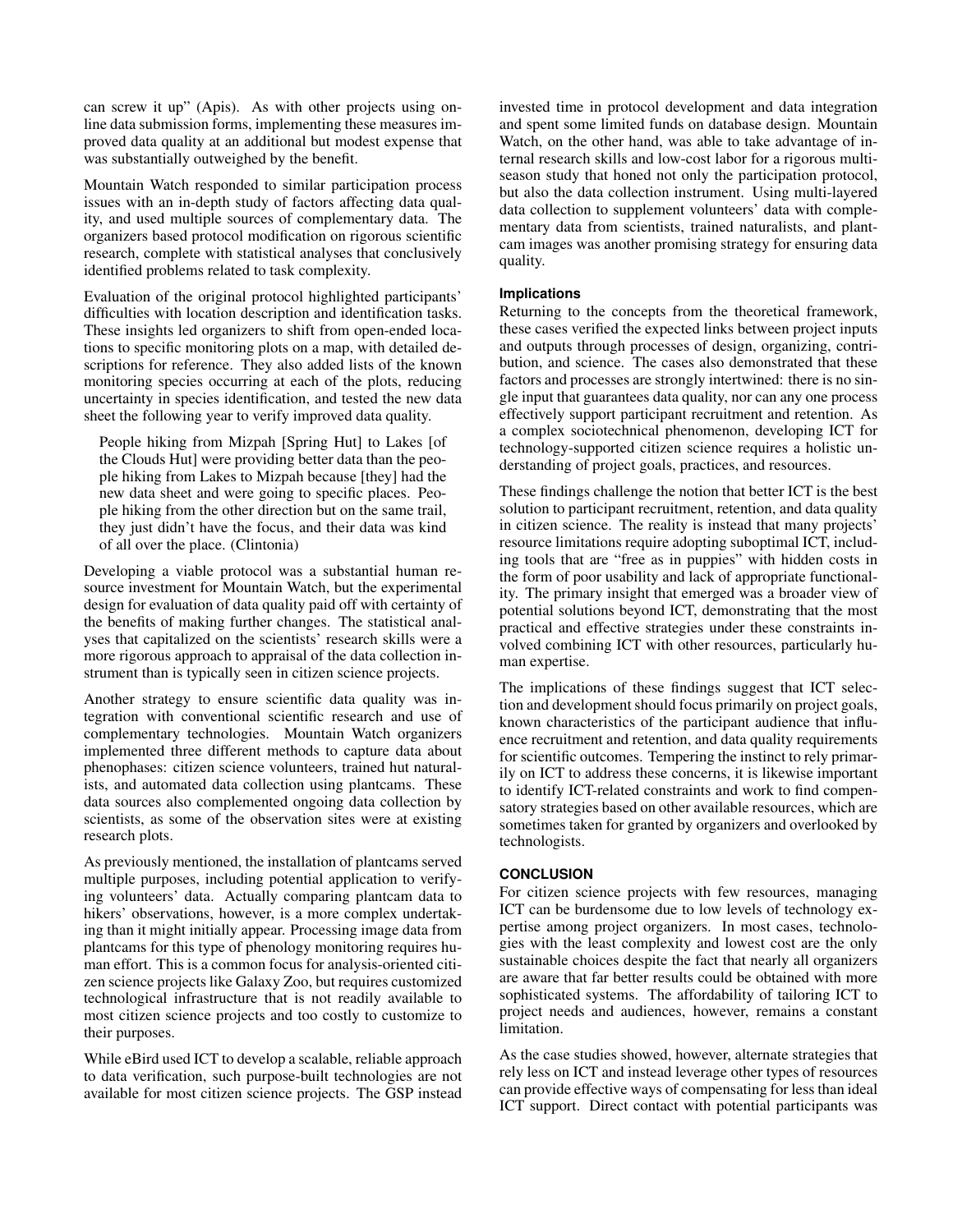the most successful recruitment strategy, and although it can be bolstered with ICT functionality, this turned out to be a relatively low priority for ICT use. Participant retention was more challenging when organizers were unable to provide engaging data displays, but modifications to participation activities and communication strategies were useful techniques for improving retention. Those citizen science projects with adequate resources have successfully formulated robust, scalable systems to support the scientific rigor of the research [\[25\]](#page-11-6), and while these tools are currently out of reach for most smaller projects, turning to other resources can achieve similar data quality for a wide range of citizen science projects.

Similarities between citizen science and online communities, distributed scientific collaboration, and peer production suggest opportunities for future work examining how findings from CSCW studies of massively distributed collaborations may generalize across contexts. Identifying means of improving engagement and product quality that do not rely solely on ICT provides a reminder for CSCW researchers that technologies are not a solution in and of themselves. Ideal technologies are not always available to practitioners, particularly in resource-constrained contexts, and remaining open to complementary strategies to support distributed collaboration can provide viable solutions. Case studies such as those presented here can also provide a frame of reference to both practitioners and researchers exploring alternate approaches for improving upon large-scale open collaboration.

As ICT supporting citizen science continues to evolve, the emergence of cyberinfrastructures and platforms to support projects faced with resource limitations will likely begin to address these issues more comprehensively. In the meantime, attention to the context of practical constraints surrounding ICT use, incorporating creative strategies that do not rely entirely on ICT, and leveraging small investments in ICT for maximum benefit are viable approaches to improving citizen science project outcomes.

# **ACKNOWLEDGMENTS**

This research was supported in part by NSF Grants VOSS-0943049, SOCS-0968470, and OCI-0830944. I am deeply grateful to the organizers of eBird, The Great Sunflower Project, Mountain Watch, and their colleagues and partners who shared their time and experiences for this study. Finally, I thank the AC and anonymous reviewers, whose feedback substantially improved the work.

## <span id="page-10-4"></span>**REFERENCES**

- 1. Bonney, R., Cooper, C., Dickinson, J., Kelling, S., Phillips, T., Rosenberg, K., and Shirk, J. Citizen science: A developing tool for expanding science knowledge and scientific literacy. *BioScience 59*, 11 (2009), 977–984.
- <span id="page-10-1"></span>2. Bowker, G. *Memory Practices in the Sciences*. MIT Press, Cambridge, MA, 2005.
- <span id="page-10-2"></span>3. Cohn, J. Citizen science: Can volunteers do real research? *BioScience 58*, 3 (March 2008), 192–107.
- <span id="page-10-0"></span>4. Cooper, C., Dickinson, J., Phillips, T., and Bonney, R. Citizen science as a tool for conservation in residential ecosystems. *Ecology and Society 12*, 2 (2007).
- <span id="page-10-14"></span>5. Emerson, R., Fretz, R., and Shaw, L. *Writing Ethnographic Fieldnotes*. University of Chicago Press, Chicago, IL, 1995.
- <span id="page-10-3"></span>6. Firehock, K., and West, J. A brief history of volunteer biological water monitoring using macroinvertebrates. *Journal of the North American Benthological Society 14*, 1 (1995), 197–202.
- <span id="page-10-15"></span>7. Hine, C. *Virtual Ethnography*. Sage Publications Ltd, Thousand Oaks, CA, 2000.
- <span id="page-10-7"></span>8. Howe, J. The Rise of Crowdsourcing. *Wired Magazine 14*, 6 (2006), 1–4.
- <span id="page-10-16"></span>9. Ilgen, D., Hollenbeck, J., Johnson, M., and Jundt, D. Teams in organizations: From Input-Process-Output Models to IMOI Models. *Annual Review of Psychology 56* (2005), 517–543.
- <span id="page-10-9"></span>10. Kim, S., Robson, C., Zimmerman, T., Pierce, J., and Haber, E. Creek watch: Pairing usefulness and usability for successful citizen science. In *Proceedings of the 2011 International Conference on Human Factors in Computing Systems*, ACM (New York, NY, 2011), 2125–2134.
- <span id="page-10-11"></span>11. Klang, M. Free software and open source: The freedom debate and its consequences. *First Monday 10*, 3-7 (2005).
- <span id="page-10-17"></span>12. Maron, N., Smith, K., and Loy, M. Sustaining Digital Resources: An On-the-Ground View of Projects Today. Tech. rep., Ithaka S+R, New York, NY, 2009.
- <span id="page-10-6"></span>13. Nov, O., Arazy, O., and Anderson, D. Dusting for science: Motivation and participation of digital citizen science volunteers. In *Proceedings of iConference 2011*, ACM (New York, NY, 2011).
- <span id="page-10-10"></span>14. Roman, D. Crowdsourcing and the question of expertise. *Communications of the ACM 52*, 12 (2009), 12.
- <span id="page-10-5"></span>15. Rotman, D., Preece, J., Hammock, J., Procita, K., Hansen, D., Parr, C., Lewis, D., and Jacobs, D. Dynamic changes in motivation in collaborative ecological citizen science projects. In *Proceedings of the ACM 2012 conference on Computer supported cooperative work*, ACM (New York, NY, 2012).
- <span id="page-10-8"></span>16. Sheppard, S., and Terveen, L. Quality is a verb: The operationalization of data quality in a citizen science community. In *Proceedings of the Seventh International Symposium on Wikis and Open Collaboration*, ACM (2011), 29–38.
- <span id="page-10-13"></span>17. Spradley, J. *The Ethnographic Interview*. Wadsworth Publishing Company, 1979.
- <span id="page-10-12"></span>18. Sullivan, B., Wood, C., Iliff, M., Bonney, R., Fink, D., and Kelling, S. eBird: A citizen-based bird observation network in the biological sciences. *Biological Conservation 142*, 10 (2009), 2282–2292.